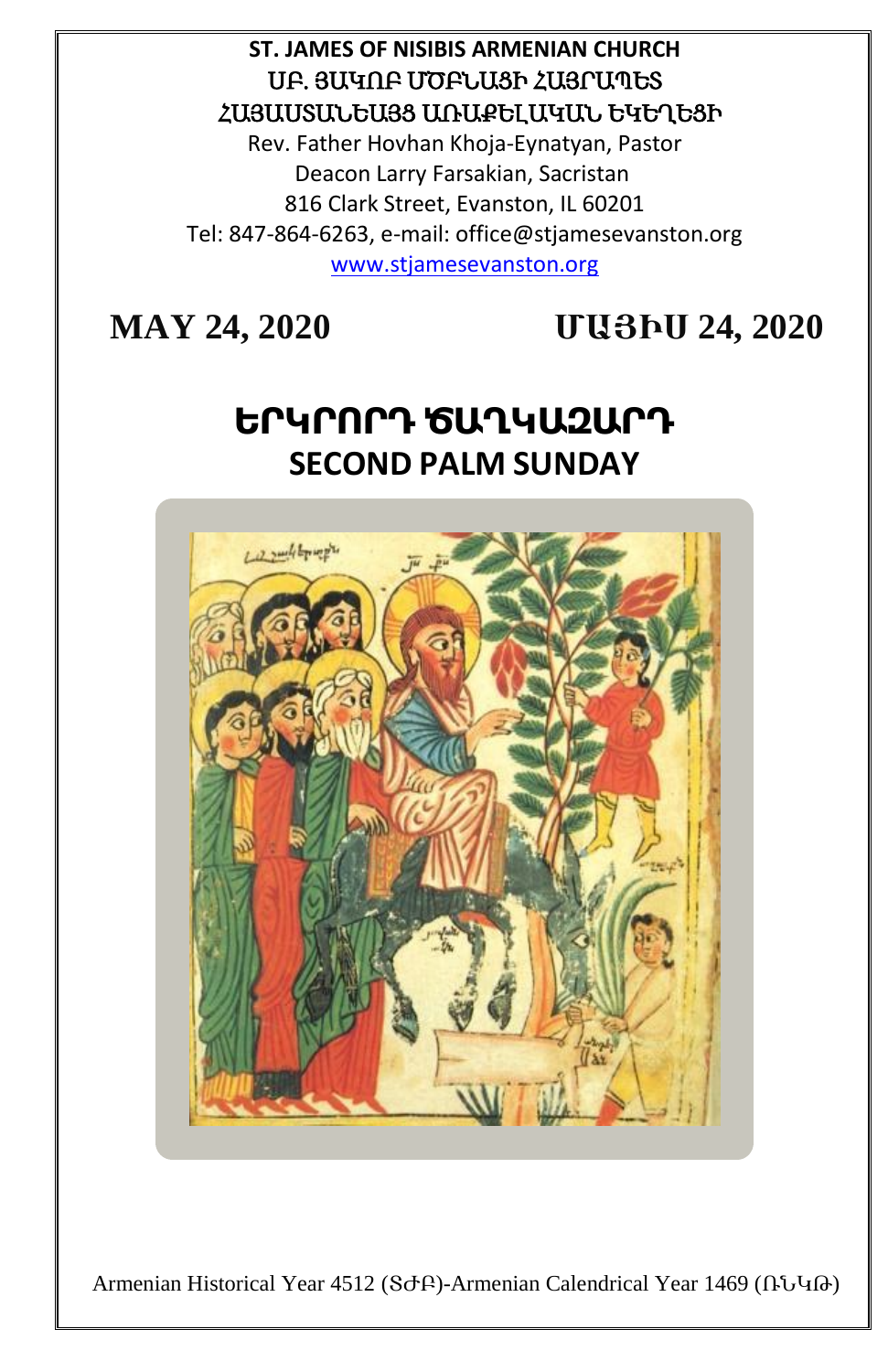| <b>SUNDAY, MAY 24, 2020</b>                |                                                                     |          | NO. 21/2020 |
|--------------------------------------------|---------------------------------------------------------------------|----------|-------------|
| Oil-Bearing Women Service (livestream)     |                                                                     | 9:30 AM  |             |
| Family Prayer Service at Home (livestream) |                                                                     | 10:00 AM |             |
| <b>Holy Badarak</b>                        |                                                                     | 10:30 AM |             |
| <b>Bible Readings</b>                      | Acts 23:12-35; 1 John 5:13-21; John 12:12-23                        |          |             |
| <b><i>YINTUYIN, UUSINU 24, 2020</i></b>    |                                                                     |          |             |
| Իւղաբերից Կարգ (ուղիղ հեռարձակում)         |                                                                     | 9:30     |             |
| Ընտանեկան Աղօթք (ուղիղ հեռարձակում)        |                                                                     | 10:00    |             |
| Uning Tulumunung                           |                                                                     | 10:30    |             |
| Ընթերցումներ                               | Գործք 23:12-35; Ա Յովհաննէս 5:13-21;<br><b>3n</b> ulhuuutu 12:12-23 |          |             |

#### **PLEASE PRAY FOR OUR SICK**

modern

| Alexander Adajian     | Hoyle Green             | Nanci Perkhaus             |
|-----------------------|-------------------------|----------------------------|
| Saro Anbarchian       | Michael Green           | Sofia Petrosyan            |
| Andre, Servant of God | Nargez Hamayak          | <b>Antony Puckett</b>      |
| Naringul Caliscan     | Fred Harburg            | Virgie Jandegian Saskowski |
| Carolyn Conger        | Robert Lapointe         | Surpik Simon               |
| Veronica Dadourian    | Cassandra Mitchell      | Vigen Ter-Avakian          |
| Sam Davidson          | Varvara Movsesyan       | Milan Thakkar              |
| Seda Dilanjian        | <b>Joy Nazarian</b>     | Terre Tuzzolino            |
| <b>Rick Gergerian</b> | <b>Shirley Omartian</b> | Kary Valenziano            |
| Vartges Goorji        | Dn. Hagop Papazian      | Carla Ziegler              |

*If you know of anyone that needs our special prayers, please call the church office (847) 864-6263 or Der Hovhan (847) 644-7389 so that their names can be included on this list or if a name should be removed.*

#### **SCRIPTURE READINGS FOR THIS WEEK**

- modern

| <b>Monday</b>   | Acts 24:1-26; 2 John 1:1-13; John 12:24-26     |
|-----------------|------------------------------------------------|
| <b>Tuesday</b>  | Acts 24:27-25:12; 3 John 1:1-15; John 12:27-43 |
| Wednesday       | Acts 25:13-22; Jude 1:1-7; John 12:44-50       |
| <b>Thursday</b> | Acts 25:23-26:32; Jude 1:8-15; John 13:13-15   |
| Friday          | Acts 27:1-28:16; Jude 1:16; John 13:16-30      |
| <b>Saturday</b> | Acts 28:13-32; Jude 1:17-25; John 13:31-14:13  |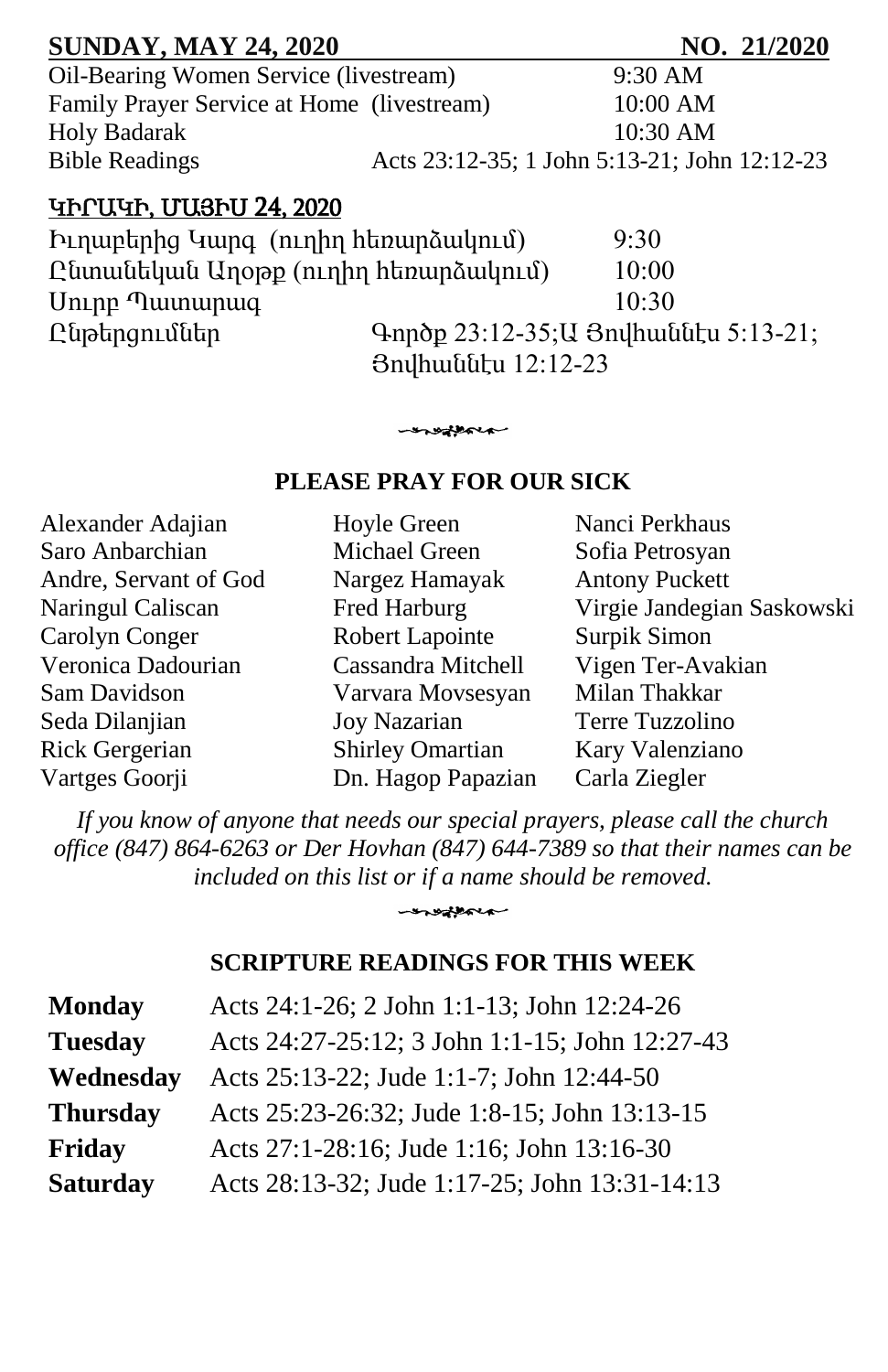#### **SECOND PALM SUNDAY**

On the Sunday following the Feast of the Ascension of Our Lord, the Armenian Church celebrates the "Second" Palm Sunday. In the week leading up to His betrayal, crucifixion and resurrection, the "first" Palm Sunday symbolizes Christ's triumphant entry into Jerusalem where people met Him with great joy and glorified His Holy Name. The Second Palm Sunday is the commemoration of the triumphant entry of the Ascended Christ into the *Heavenly* Jerusalem where the angels met him with great happiness and joy.

According to tradition, during St. Gregory the Illuminator's imprisonment in the pit, he was visited every day by the same angel. However, one day, the angel did not come. So, the following morning St. Gregory inquired as to the reason for the angel's absence. The angel explained that since Christ had passed through the ranks of the angels during His Ascension, certain ranks of angels, namely the fourth class of angelic hosts, participate in this feast each year on the fourth day following the Ascension. The angel visiting St. Gregory being from this fourth class had been away attending this commemoration.

St. Gregory of Datev, one of the greatest theologians of the Armenian Church, has a famous interpretation of this event. Prior to Christ's Ascension, all the various ranks of angels, except for the lowest rank, who served Christ during His earthly life, were unaware of Christ's human incarnation for the salvation of man. St. Gregory explained that when the Lord was passing through the ranks of angels, they were surprised and asked, "Who was that powerful king?" The lowest-ranked angels accompanying Christ thus informed them of what they had witnessed.

This dialogue among the angels is presented in the book of Psalms:

*"Lift up your heads, O ye gates; and be ye lifted up, ye everlasting doors; and the King of glory shall come in." "Who is this King of glory? The LORD strong and mighty, the LORD mighty in battle." "Lift up your heads, O ye gates; even lift them up, ye everlasting doors; and the King of glory shall come in." "Who is this King of glory?" "The LORD of hosts, he is the King of glory." (Psalms 24:7-1)*

## **CELEBRATING GRADUATES OF 2020**



If you have a graduate in your family or know of someone who is graduating, please send us their information.

If you are a graduate, please submit the school you are graduating from, the school you will be attending (if applicable), course of study (if applicable), degree earned and future plans.

We are planning a celebration (format to be determined) on June 14. Call or email the Church office before June 10.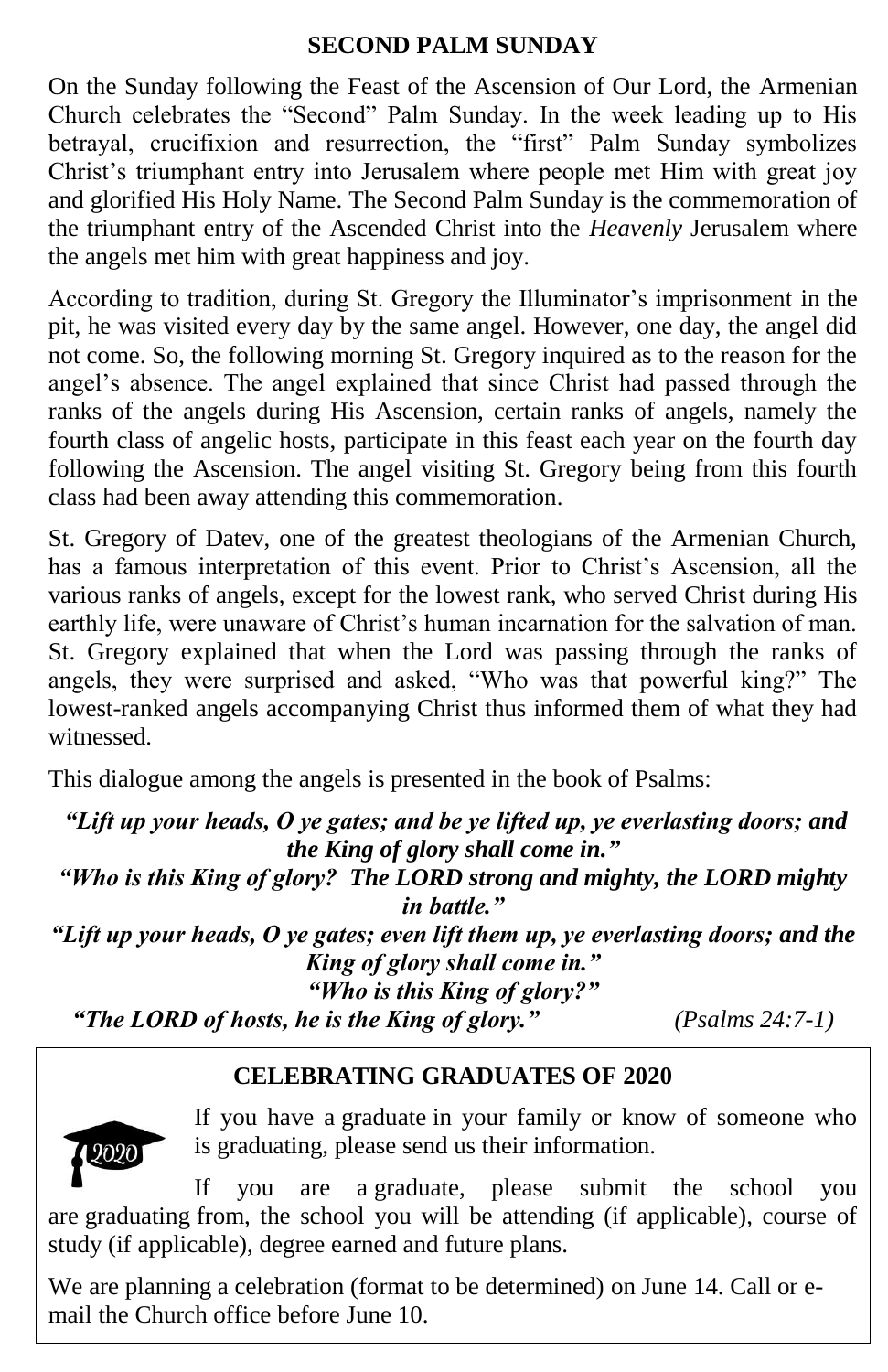## **SCRIPTURE READINGS**

## **Գործք Առաքելոց 23:12-35**

[12Ե](https://biblehub.com/multi/acts/23-12.htm)րբ առտու եղաւ, Հրեաներէն ոմանք միաբանեցան եւ նզովեցին իրենք զիրենք, ըսելով թէ ո՛չ պիտի ուտեն, ո՛չ ալ խմեն՝ մինչեւ որ սպաննեն Պօղոսը: [13Ա](https://biblehub.com/multi/acts/23-13.htm)յս երդումը ընողները՝ քառասունէ աւելի էին: [14Ա](https://biblehub.com/multi/acts/23-14.htm)նոնք գացին քահանայապետներուն ու երէցներուն, եւ ըսին. «Սաստիկ նզովեցինք մենք մեզ, որ ո՛չ մէկ բան ճաշակենք՝ մինչեւ որ սպաննենք Պօղոսը: [15Ո](https://biblehub.com/multi/acts/23-15.htm)ւստի դուք հիմա՝ ատեանին հետ՝ խնդրա՛նք յայտնեցէք հազարապետին, որ վաղը իջեցնէ զայն ձեզի, իբր թէ կ'ուզէք աւելի ճշգրիտ տեղեկութիւն ունենալ անոր մասին. իսկ մենք՝ անոր մօտենալէն առաջ՝ պատրաստ ենք սպաննել զայն»:

[16Բ](https://biblehub.com/multi/acts/23-16.htm)այց Պօղոսի քրոջ որդին՝ լսելով այս դարանակալութիւնը՝ գնաց, մտաւ բերդը, ու պատմեց Պօղոսի: [17Պ](https://biblehub.com/multi/acts/23-17.htm)օղոս ալ կանչեց հարիւրապետներէն մէկը եւ ըսաւ. «Տա՛ր այս երիտասարդը հազարապետին, որովհետեւ լուր մը ունի՝ տալու անոր»: [18Ա](https://biblehub.com/multi/acts/23-18.htm)ն ալ առաւ զայն, տարաւ հազարապետին եւ ըսաւ. «Բանտարկեալ Պօղոսը կանչեց զիս ու խնդրեց՝ որ բերեմ քեզի այս երիտասարդը, քանի որ ըսելիք ունի քեզի»: [19Հ](https://biblehub.com/multi/acts/23-19.htm)ազարապետը անոր ձեռքէն բռնելով՝ մէկդի քաշուեցաւ եւ հարցուց. «Ի՞նչ լուր ունիս՝ տալու ինծի»: [20Ա](https://biblehub.com/multi/acts/23-20.htm)ն ալ ըսաւ. «Հրեաները միաձայնեցան թախանձել քեզի՝ որ վաղը ատեանին առջեւ իջեցնես Պօղոսը, որպէս թէ կ՚ուզեն աւելի ճշգրտութեամբ հարցաքննել զայն: [21Բ](https://biblehub.com/multi/acts/23-21.htm)այց դուն մտիկ մի՛ ըներ անոնց, որովհետեւ անոնցմէ քառասունէ աւելի մարդիկ դարան մտած են անոր համար, եւ իրենք զիրենք նզոված՝ որ ո՛չ ուտեն, ո՛չ ալ խմեն, մինչեւ որ սպաննեն զայն. ու հիմա պատրաստ են, եւ կը սպասեն քու խոստումիդ»: [22Հ](https://biblehub.com/multi/acts/23-22.htm)ետեւաբար հազարապետը արձակեց երիտասարդը՝ պատուիրելով անոր. «Ո՛չ մէկուն ըսէ թէ այս բաները յայտնեցիր ինծի»:

[23Ա](https://biblehub.com/multi/acts/23-23.htm)պա կանչելով հարիւրապետներէն երկուքը՝ ըսաւ. «Պատրաստեցէ՛ք երկու հարիւր զինուոր, եօթանասուն ձիաւոր ու երկու հարիւր գեղարդաւոր, որպէսզի երթան մինչեւ Կեսարիա՝  $q$ իշերուան երրորդ ժամուն՝՝.  $24$ նաեւ հայթայթեցէ՛ք գրաստներ, որպէսզի հեծցնեն Պօղոսը եւ ապահովութեամբ տանին Փելիքս կառավարիչին»[:25Ն](https://biblehub.com/multi/acts/23-25.htm)ամակ մըն ալ գրեց՝ սա՛ տիպարին համաձայն. [26«](https://biblehub.com/multi/acts/23-26.htm)Կղօդիոս Լիւսիաս՝ պատուական Փելիքս կառավարիչին. ողջո՜յն: [27Ա](https://biblehub.com/multi/acts/23-27.htm)յս մարդը բռնուած էր Հրեաներէն եւ պիտի սպաննուէր անոնցմէ. իսկ ես վրայ հասայ զօրքերով եւ ազատեցի զայն, հասկնալով որ Հռոմայեցի է: [28Ո](https://biblehub.com/multi/acts/23-28.htm)ւզելով գիտնալ պատճառը՝ որուն համար կ՚ամբաստանէին զինք, տարի զինք անոնց ատեանին առջեւ, [29ե](https://biblehub.com/multi/acts/23-29.htm)ւ

գտայ թէ ամբաստանուած էր իրենց Օրէնքին վերաբերեալ հարցերու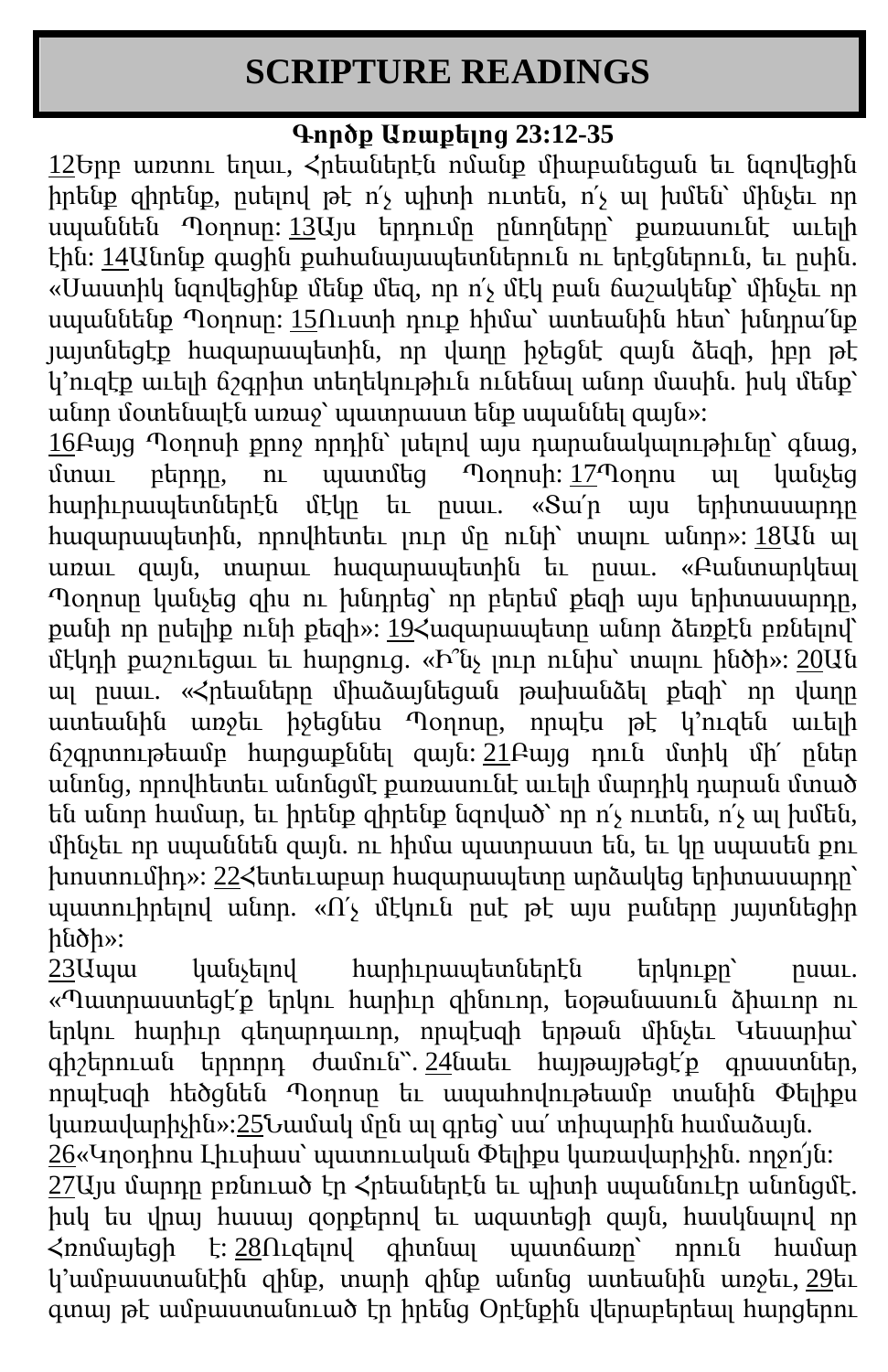համար, բայց մահուան կամ կապերու արժանի ո՛չ մէկ յանցանք ունէր:

[30Ե](https://biblehub.com/multi/acts/23-30.htm)րբ տեղեկացայ թէ Հրեաները կը դաւադրեն այդ մարդուն դէմ, անյապաղ ղրկեցի քեզի, պատուիրելով ամբաստանողներուն ալ՝ որ խօսին քու առջեւդ անոր դէմ: Ո՛ղջ եղիր»: 312 ինուորներն ալ առին Պօղոսը եւ գիշերուան մէջ տարին Անտիպատրոս, իրենց հրամայուածին համաձայն: [32Հ](https://biblehub.com/multi/acts/23-32.htm)ետեւեալ օրը՝ թողուցին ձիաւորները որ երթան անոր հետ, իսկ իրենք վերադարձան բերդը: [33Ա](https://biblehub.com/multi/acts/23-33.htm)նոնք ալ մտան Կեսարիա, տուին նամակը կառավարիչին ու ներկայացուցին Պօղոսը անոր: [34Ե](https://biblehub.com/multi/acts/23-34.htm)րբ կարդաց, հարցուց թէ ո՛ր գաւառէն է, եւ հասկնալով թէ Կիլիկիայէն է՝ [35ը](https://biblehub.com/multi/acts/23-35.htm)սաւ. «Մտիկ պիտի ընեմ քեզի՝ երբ գան քեզ ամբաստանողներն ալ»: Ու հրամայեց որ պահեն զայն Հերովդէսի պալատին մէջ:

## **Ա Յովհան 5:13-21**

[13Գ](https://biblehub.com/multi/1_john/5-13.htm)րեցի այս բաները ձեզի՝ որ կը հաւատաք Աստուծոյ Որդիին անունին, որպէսզի գիտնաք թէ ունիք յաւիտենական կեանքը: [14Ա](https://biblehub.com/multi/1_john/5-14.htm)յն համարձակութիւնը որ ունինք անոր քով՝ սա՛ է.- եթէ որեւէ բան խնդրենք իր կամքին համաձայն, կը լսէ մեզ: [15Ո](https://biblehub.com/multi/1_john/5-15.htm)ւ եթէ գիտե՛նք թէ կը լսէ մեզ՝ ի՛նչ որ ալ խնդրենք, գիտենք նաեւ թէ կ՚ունենանք այն բաները՝ որ կը խնդրենք իրմէ: [16Ե](https://biblehub.com/multi/1_john/5-16.htm)թէ մէկը տեսնէ թէ իր եղբայրը կը գործէ մեղք մը՝ որ մահացու չէ, թող խնդրէ, եւ Աստուած կեանք պիտի տայ անոր, այսինքն անոնց՝ որ մահացու մեղք չեն գործեր: Մեղք կայ՝ որ մահացու է. չեմ ըսեր որ թախանձէ անոր համար: [17Ա](https://biblehub.com/multi/1_john/5-17.htm)մէն անիրաւութիւն մեղք է, բայց մեղք կայ՝ որ մահացու չէ: [18Գ](https://biblehub.com/multi/1_john/5-18.htm)իտենք թէ ո՛վ որ Աստուծմէ ծնած է՝ չի մեղանչեր: Ո՛վ որ Աստուծմէ ծնած է՝ կը պահէ ինքզինք, ու Չարը չի դպչիր իրեն: [19Գ](https://biblehub.com/multi/1_john/5-19.htm)իտենք թէ մենք Աստուծմէ ենք, իսկ ամբողջ աշխարհը Չարին մէջ մխրճուած է: [20Ն](https://biblehub.com/multi/1_john/5-20.htm)աեւ գիտենք թէ Աստուծոյ Որդին եկաւ, եւ ուշիմութիւն տուաւ մեզի՝ որպէսզի ճանչնանք Ճշմարիտը: Ու մենք այդ Ճշմարիտին մէջ ենք, անոր Որդիին՝ Յիսուս Քրիստոսի մէջ. ի՛նքն է ճշմարիտ Աստուածը եւ յաւիտենական կեանքը: [21Ո](https://biblehub.com/multi/1_john/5-21.htm)րդեակնե՛ր, զգուշացէ՛ք կուռքերէն:

## **Յովհան 12:12-23**

[12Հ](https://biblehub.com/multi/john/12-12.htm)ետեւեալ օրը՝ մեծ բազմութիւն մը, որ եկած էր տօնին, երբ լսեց թէ Յիսուս կու գայ Երուսաղէմ, [13ա](https://biblehub.com/multi/john/12-13.htm)ռաւ արմաւենիի ոստեր, դուրս ելաւ զայն դիմաւորելու, եւ կ՚աղաղակէր. «Ովսաննա՜, օրհնեա՜լ է Իսրայէլի  $p$ ագաւորը՝ որ կու գայ  $S$ էրոջ անունով»: 143 իսուս՝ գտնելով աւանակ մը՝ նստաւ անոր վրայ, ինչպէս գրուած է. [15«](https://biblehub.com/multi/john/12-15.htm)Մի՛ վախնար, Սիոնի՛ աղջիկ. ահա՛ Թագաւորդ կու գայ՝ նստած իշու աւանակի վրայ»: [16Ա](https://biblehub.com/multi/john/12-16.htm)նոր աշակերտները նախապէս չհասկցան այդ բաները. բայց երբ Յիսուս փառաւորուեցաւ, այն ատեն յիշեցին թէ ատոնք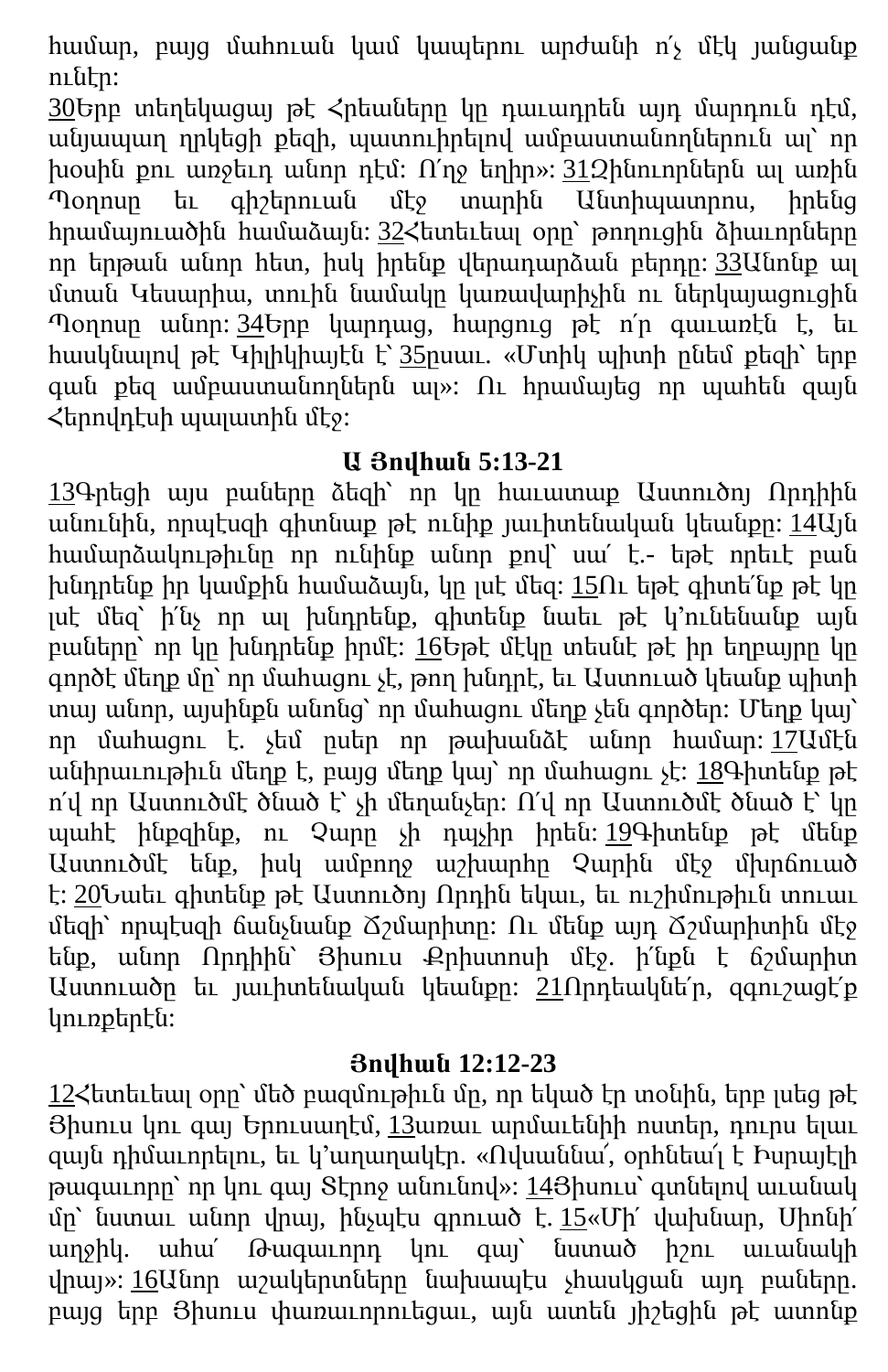գրուած էին անոր մասին, եւ թէ իրենք ըրին անոր այդ բաները: [17Ի](https://biblehub.com/multi/john/12-17.htm)րեն հետ եղող բազմութիւնը կը վկայէր թէ գերեզմանէն դուրս կանչեց Ղազարոսը ու մեռելներէն յարուցանեց զայն: [18Ա](https://biblehub.com/multi/john/12-18.htm)յս պատճառով ալ բազմութիւնը դիմաւորեց զինք, որովհետեւ լսեցին թէ ի'նք ըրած էր այս նշանը: [19Ի](https://biblehub.com/multi/john/12-19.htm)սկ Փարիսեցիները կ'ըսէին իրարու. «Կը նշմարէ՞ք թէ անօգուտ է. ահա՛ ամբողջ աշխարհը կը հետեւի անոր՝՝»: [20Հ](https://biblehub.com/multi/john/12-20.htm)ոն՝ տօնին երկրպագելու բարձրացողներուն մէջ՝ քանի մը Յոյներ կային: [21Ա](https://biblehub.com/multi/john/12-21.htm)սոնք մօտեցան Փիլիպպոսի, որ Գալիլեայի Բեթսայիդայէն էր, ու կը թախանձէին անոր՝ ըսելով. «Տէ՛ր, կ՚ուզենք Յիսո՛ւսը տեսնել»: [22Փ](https://biblehub.com/multi/john/12-22.htm)իլիպպոս եկաւ եւ ըսաւ Անդրէասի, ապա դարձեալ Անդրէաս ու Փիլիպպոս միասին ըսին Յիսուսի: [23Յ](https://biblehub.com/multi/john/12-23.htm)իսուս ալ պատասխանեց անոնց. «Ժամը հասաւ՝ որ մարդու Որդին փառաւորուի:

#### **Acts of the Apostles 23:12-35**

12 And when it was day, certain of the Jews banded together, and bound themselves under a curse, saying that they would neither eat nor drink till they had killed Paul. 13 And they were more than forty which had made this conspiracy. 14 And they came to the chief priests and elders, and said, We have bound ourselves under a great curse, that we will eat nothing until we have slain Paul. 15 Now therefore ye with the council signify to the chief captain that he bring him down unto you to morrow, as though ye would inquire something more perfectly concerning him: and we, or ever he come near, are ready to kill him. 16 And when Paul's sister's son heard of their lying in wait, he went and entered into the castle, and told Paul. 17 Then Paul called one of the centurions unto him, and said, Bring this young man unto the chief captain: for he hath a certain thing to tell him. 18 So he took him, and brought him to the chief captain, and said, Paul the prisoner called me unto him, and prayed me to bring this young man unto thee, who hath something to say unto thee. 19 Then the chief captain took him by the hand, and went with him aside privately, and asked him, What is that thou hast to tell me? 20 And he said, The Jews have agreed to desire thee that thou wouldest bring down Paul to morrow into the council, as though they would inquire somewhat of him more perfectly. 21 But do not thou yield unto them: for there lie in wait for him of them more than forty men, which have bound themselves with an oath, that they will neither eat nor drink till they have killed him: and now are they ready, looking for a promise from thee. 22 So the chief captain then let the young man depart, and charged him, See thou tell no man that thou hast shewed these things to me. 23 And he called unto him two centurions, saying, Make ready two hundred soldiers to go to Caesarea, and horsemen threescore and ten, and spearmen two hundred, at the third hour of the night; 24 And provide them beasts, that they may set Paul on, and bring him safe unto Felix the governor. 25 And he wrote a letter after this manner: 26 Claudius Lysias unto the most excellent governor Felix sendeth greeting. 27 This man was taken of the Jews, and should have been killed of them: then came I with an army, and rescued him, having understood that he was a Roman. 28 And when I would have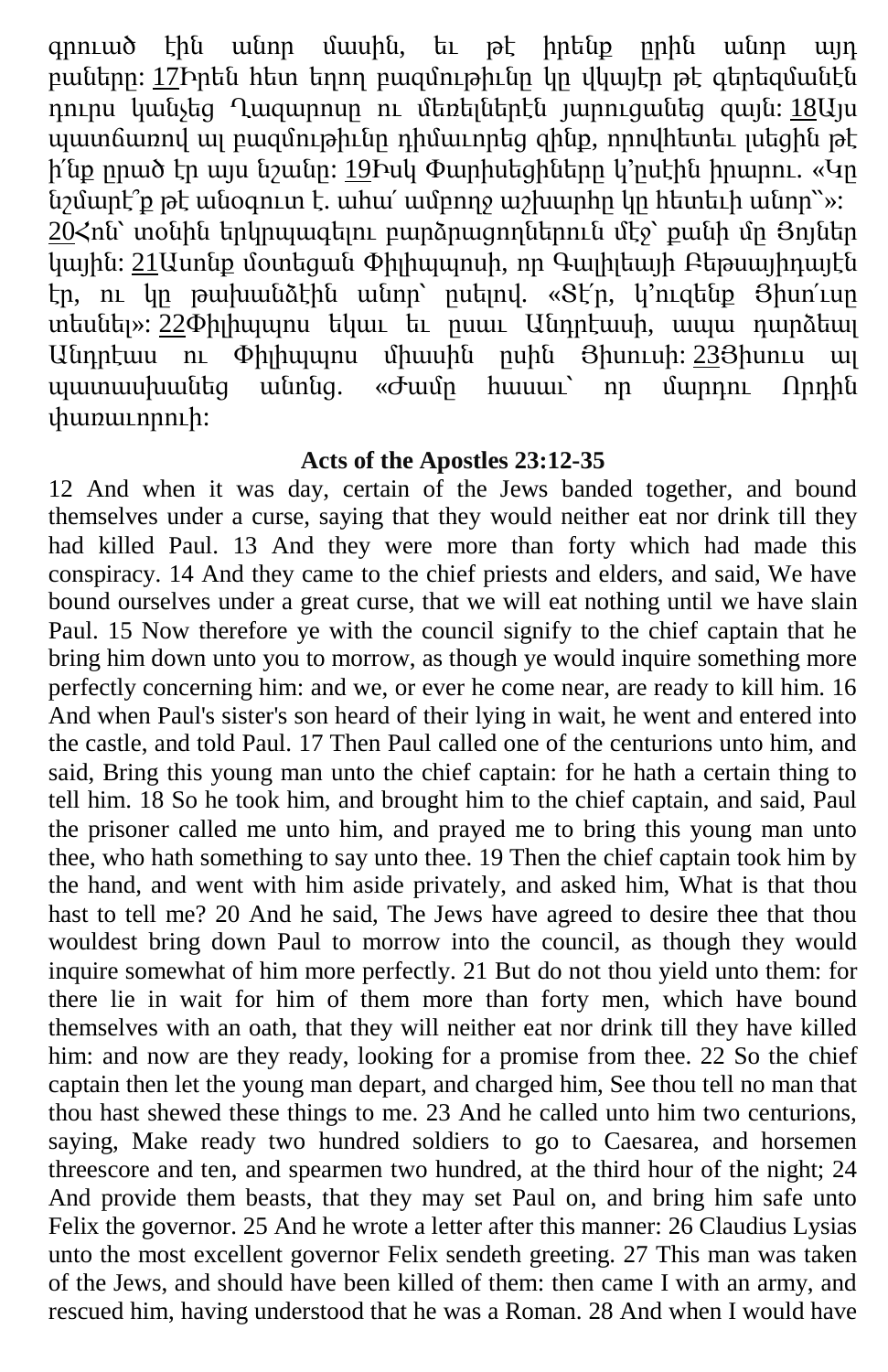known the cause wherefore they accused him, I brought him forth into their council: 29 Whom I perceived to be accused of questions of their law, but to have nothing laid to his charge worthy of death or of bonds. 30 And when it was told me how that the Jews laid wait for the man, I sent straightway to thee, and gave commandment to his accusers also to say before thee what they had against him. Farewell. 31 Then the soldiers, as it was commanded them, took Paul, and brought him by night to Antipatris. 32 On the morrow they left the horsemen to go with him, and returned to the castle: 33 Who, when they came to Caesarea, and delivered the epistle to the governor, presented Paul also before him. 34 And when the governor had read the letter, he asked of what province he was. And when he understood that he was of Cilicia; 35 I will hear thee, said he, when thine accusers are also come. And he commanded him to be kept in Herod's judgment hall.

#### **1 John 5:13-21**

13 These things have I written unto you that believe on the name of the Son of God; that ye may know that ye have eternal life, and that ye may believe on the name of the Son of God. 14 And this is the confidence that we have in him, that, if we ask any thing according to his will, he heareth us: 15 And if we know that he hear us, whatsoever we ask, we know that we have the petitions that we desired of him. 16 If any man see his brother sin a sin which is not unto death, he shall ask, and he shall give him life for them that sin not unto death. There is a sin unto death: I do not say that he shall pray for it. 17 All unrighteousness is sin: and there is a sin not unto death. 18 We know that whosoever is born of God sinneth not; but he that is begotten of God keepeth himself, and that wicked one toucheth him not. 19 And we know that we are of God, and the whole world lieth in wickedness. 20 And we know that the Son of God is come, and hath given us an understanding, that we may know him that is true, and we are in him that is true, even in his Son Jesus Christ. This is the true God, and eternal life. 21 Little children, keep yourselves from idols. Amen.

#### **John 12:12-23**

**12**The next day a great crowd who had come to the feast heard that Jesus was coming to Jerusalem. **13**So they took branches of palm trees and went out to meet him, crying, "Hosanna! Blessed is he who comes in the name of the Lord, even the King of Israel!" **14**And Jesus found a young ass and sat upon it; as it is written, **15**"Fear not, daughter of Zion; behold, your king is coming, sitting on an ass's colt!" **16**His disciples did not understand this at first; but when Jesus was glorified, then they remembered that this had been written of him and had been done to him. **17**The crowd that had been with him when he called Lazarus out of the tomb and raised him from the dead bore witness. **18**The reason why the crowd went to meet him was that they heard he had done this sign. **19**The Pharisees then said to one another, "You see that you can do nothing; look, the world has gone after him." **20**Now among those who went up to worship at the feast were some Greeks. **21**So these came to Philip, who was from Beth-sa'ida in Galilee, and said to him, "Sir, we wish to see Jesus." **22**Philip went and told Andrew; Andrew went with Philip and they told Jesus. **23**And Jesus answered them, "The hour has come for the Son of man to be glorified.